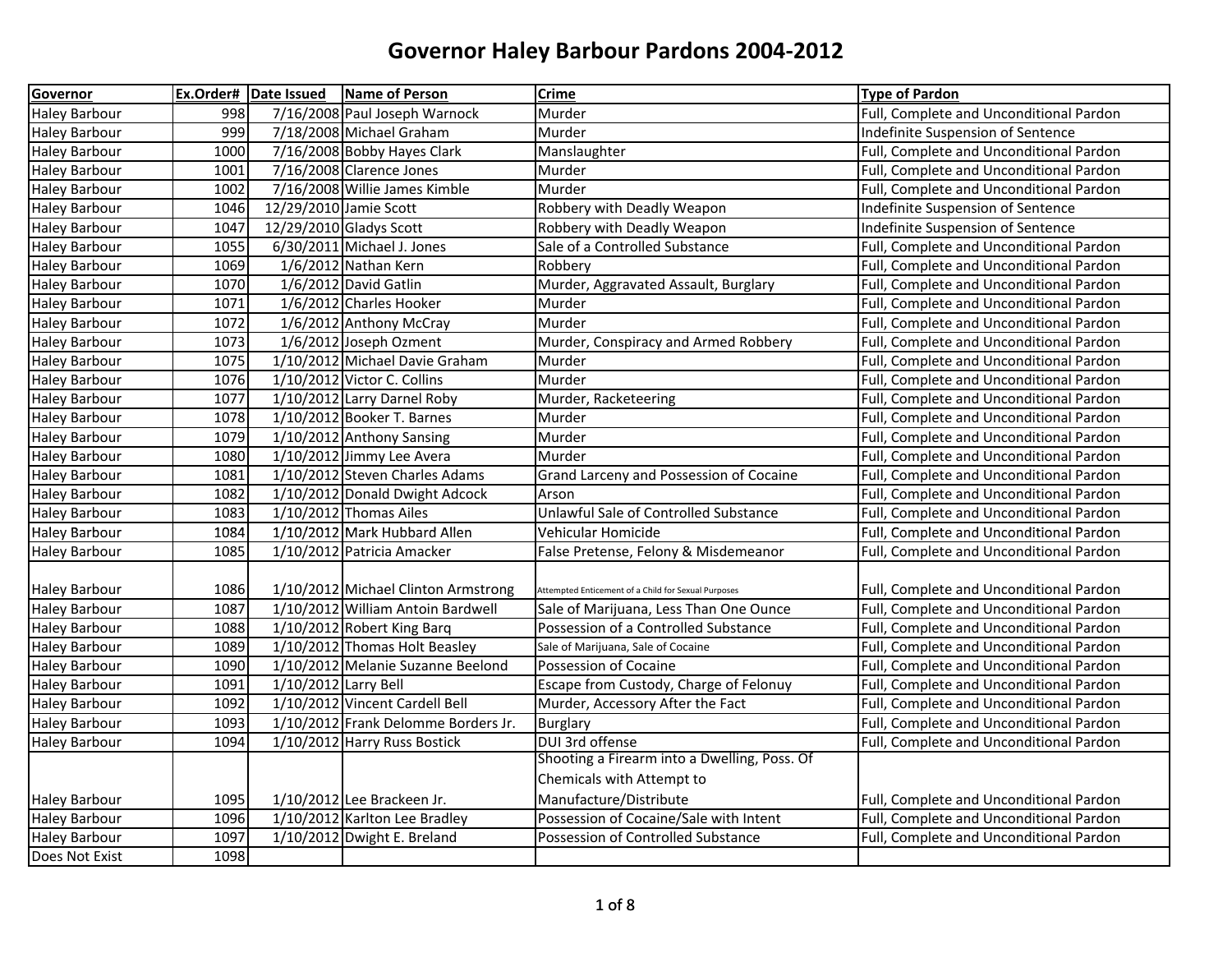| <b>Haley Barbour</b> | 1099 |                       | 1/10/2012 Bobby Neal Brown         | <b>Burglary</b>                                                                              | Full, Complete and Unconditional Pardon |
|----------------------|------|-----------------------|------------------------------------|----------------------------------------------------------------------------------------------|-----------------------------------------|
| <b>Haley Barbour</b> | 1100 |                       | 1/10/2012 Douglas Duane Burcham    | Auto Burglary & Grand Larceny                                                                | Full, Complete and Unconditional Pardon |
| <b>Haley Barbour</b> | 1101 |                       | 1/10/2012 Aaron Clay Butler        | Conspiracy to Sell Marijuana                                                                 | Full, Complete and Unconditional Pardon |
| <b>Haley Barbour</b> | 1102 |                       | 1/10/2012 Henry Preston Byrd       | Robbery                                                                                      | Full, Complete and Unconditional Pardon |
| <b>Haley Barbour</b> | 1103 |                       | 1/10/2012 John Springer Buchanan   | Sale of Controlled Substance                                                                 | Full, Complete and Unconditional Pardon |
| <b>Haley Barbour</b> | 1104 |                       | 1/10/2012 Jeanette Walker Cain     | <b>Uttering Forgery</b>                                                                      | Full, Complete and Unconditional Pardon |
| <b>Haley Barbour</b> | 1105 |                       | 1/10/2012 Buster Caldwell          | Rape and Armed Robbery                                                                       | Full, Complete and Unconditional Pardon |
| <b>Haley Barbour</b> | 1106 |                       | 1/10/2012 Bobby Ray Camp           | Burglary and Larceny of a Building                                                           | Full, Complete and Unconditional Pardon |
| <b>Haley Barbour</b> | 1107 |                       | 1/10/2012 Daniel Caleb Campbell    | Conspiracy to Distribute Cocaine                                                             | Full, Complete and Unconditional Pardon |
| <b>Haley Barbour</b> | 1108 |                       | 1/10/2012 Gerald Calhoun           | Possession of a Controlled Substance                                                         | Full, Complete and Unconditional Pardon |
| <b>Haley Barbour</b> | 1109 |                       | 1/10/2012 Kenneth Carver           | <b>Burglary</b>                                                                              | Full, Complete and Unconditional Pardon |
| <b>Haley Barbour</b> | 1110 |                       | 1/10/2012 Perry Lee Cauthen        | Conspiracy to Commit Larceny & Grand Larceny<br>Burglary of an Occupied Dwelling; Aggravated | Full, Complete and Unconditional Pardon |
| <b>Haley Barbour</b> | 1111 | 1/10/2012 Jess Cessna |                                    | Assault                                                                                      | Full, Complete and Unconditional Pardon |
| <b>Haley Barbour</b> | 1112 |                       | 1/10/2012 Andrew Camphor           | Robbery                                                                                      | Full, Complete and Unconditional Pardon |
| <b>Haley Barbour</b> | 1113 |                       | 1/10/2012 Michael Lawrence Collum  | <b>House Burglary</b>                                                                        | Full, Complete and Unconditional Pardon |
| <b>Haley Barbour</b> | 1114 |                       | 1/10/2012 Ryan Jeremiah Cooper     | <b>Prescription Forgery</b>                                                                  | Full, Complete and Unconditional Pardon |
| <b>Haley Barbour</b> | 1115 |                       | 1/10/2012 James Richard Chenault   | Possession of Marijuana with Intent to Sell                                                  | Full, Complete and Unconditional Pardon |
| <b>Haley Barbour</b> | 1116 |                       | 1/10/2012 Nathaniel Cunningham Jr. | <b>Felony False Pretense</b>                                                                 | Full, Complete and Unconditional Pardon |
| <b>Haley Barbour</b> | 1117 |                       | 1/10/2012 Allison Bernadette Dazet | <b>Burglary</b>                                                                              | Full, Complete and Unconditional Pardon |
| <b>Haley Barbour</b> | 1118 |                       | 1/10/2012 Stanley Duncan           | <b>Grand Larceny</b>                                                                         | Full, Complete and Unconditional Pardon |
| <b>Haley Barbour</b> | 1119 |                       | 1/10/2012 Peggy Sue Eiland         | Forgery                                                                                      | Full, Complete and Unconditional Pardon |
| <b>Haley Barbour</b> | 1120 |                       | 1/10/2012 Earnest Scott Favre      | <b>DUI Causing Death</b>                                                                     | Full, Complete and Unconditional Pardon |
| <b>Haley Barbour</b> | 1121 |                       | 1/10/2012 Russell Glen Ferguson    | <b>Aggravated Assault</b>                                                                    | Full, Complete and Unconditional Pardon |
| <b>Haley Barbour</b> | 1122 |                       | 1/10/2012 Mark Steven Ford         | <b>Burglary</b>                                                                              | Full, Complete and Unconditional Pardon |
| <b>Haley Barbour</b> | 1123 |                       | 1/10/2012 Jamie Donald Franks      | <b>Aggravated DUI</b>                                                                        | Full, Complete and Unconditional Pardon |
|                      |      |                       |                                    | Obtaining Controlled Substance By Deception;                                                 |                                         |
| <b>Haley Barbour</b> | 1124 |                       | 1/10/2012 Aubrey Orlando Fratesi   | <b>Prescription Fraud</b>                                                                    | Full, Complete and Unconditional Pardon |
| <b>Haley Barbour</b> | 1125 |                       | 1/10/2012 Randy Scott Fortenberry  | Manslaughter                                                                                 | Full, Complete and Unconditional Pardon |
| <b>Haley Barbour</b> | 1126 |                       | 1/10/2012 Rock Allen Gerald        | Sale of Marijuana                                                                            | Full, Complete and Unconditional Pardon |
| <b>Haley Barbour</b> | 1127 |                       | 1/10/2012 Gregg Patrick Gibbes     | Aggravated DUI Death                                                                         | Full, Complete and Unconditional Pardon |
| <b>Haley Barbour</b> | 1128 |                       | 1/10/2012 Latisha R. Gilbert       | Embezzlement                                                                                 | Full, Complete and Unconditional Pardon |
| <b>Haley Barbour</b> | 1129 |                       | 1/10/2012 Mabrie C. Gilmer         | Manslaughter                                                                                 | Full, Complete and Unconditional Pardon |
| <b>Haley Barbour</b> | 1130 |                       | 1/10/2012 Norman Dwayne Givens     | Burglary of a House                                                                          | Full, Complete and Unconditional Pardon |
| <b>Haley Barbour</b> | 1131 |                       | 1/10/2012 Matthew Nelson Godfrey   | Conspiracy to Commit Grand Larceny                                                           | Full, Complete and Unconditional Pardon |
| <b>Haley Barbour</b> | 1132 |                       | 1/10/2012 Sharrion Patrice Grant   | <b>Aggravated Assault</b>                                                                    | Full, Complete and Unconditional Pardon |
| <b>Haley Barbour</b> | 1133 |                       | 1/10/2012 James Leslie Grantham    | Possession of Precursor Chemicals                                                            | Full, Complete and Unconditional Pardon |
| <b>Haley Barbour</b> | 1134 |                       | 1/10/2012 Thomas Anthony Graziousi | Auto Burglary; Grand Larceny                                                                 | Full, Complete and Unconditional Pardon |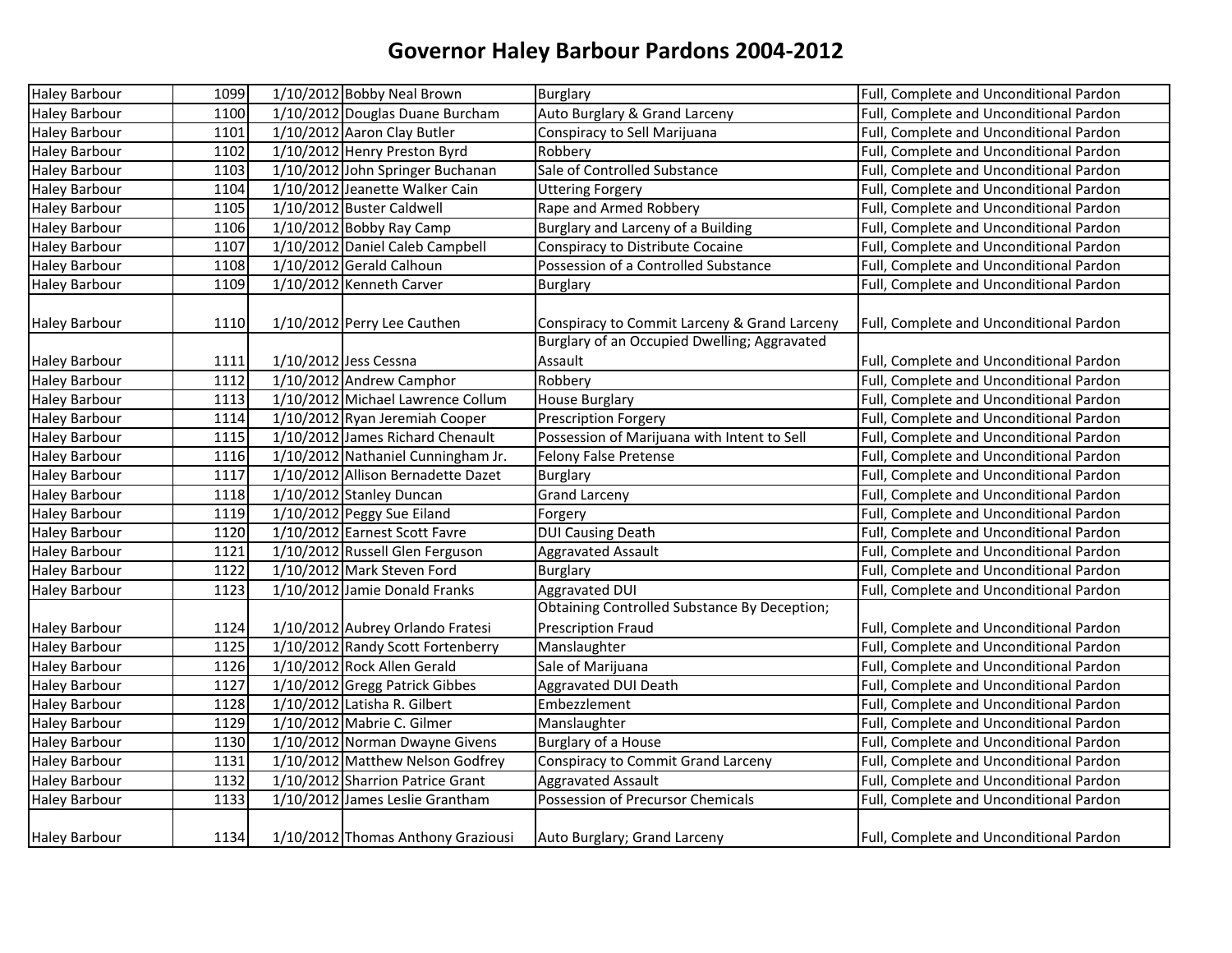| <b>Haley Barbour</b> | 1135 | 1/10/2012 Robert Brian Gregg      | Manslaughter (Culpable Negligence); DUI Injury | Full, Complete and Unconditional Pardon |
|----------------------|------|-----------------------------------|------------------------------------------------|-----------------------------------------|
| <b>Haley Barbour</b> | 1136 | 1/10/2012 Louis Edwin Griffin Jr. | Homicide                                       | Full, Complete and Unconditional Pardon |
| <b>Haley Barbour</b> | 1137 | 1/10/2012 Ashley Seymour Gunter   | <b>Burglary of an Automobile</b>               | Full, Complete and Unconditional Pardon |
| <b>Haley Barbour</b> | 1138 | 1/10/2012 Jeffery Lee Haire       | Possession of a Controlled Substance           | Full, Complete and Unconditional Pardon |
| <b>Haley Barbour</b> | 1139 | 1/10/2012 Barbara Hamilton        | Burglary of a Residence and Robbery            | Full, Complete and Unconditional Pardon |
| <b>Haley Barbour</b> | 1140 | 1/10/2012 James Larry Hankins     | Armed Robbery                                  | Full, Complete and Unconditional Pardon |
| <b>Haley Barbour</b> | 1141 | 1/10/2012 Wayne Thurman Harris    | Sale of Marijuana                              | Full, Complete and Unconditional Pardon |
| <b>Haley Barbour</b> | 1142 | 1/10/2012 Kevin Jerome Hatches    | Possession of Cocaine                          | Full, Complete and Unconditional Pardon |
| <b>Haley Barbour</b> | 1143 | 1/10/2012 Daniel Wayne Hendon     | Robbery                                        | Full, Complete and Unconditional Pardon |
| <b>Haley Barbour</b> | 1144 | 1/10/2012 Kimario Kuhron Hentz    | Armed Robbery                                  | Full, Complete and Unconditional Pardon |
| <b>Haley Barbour</b> | 1145 | 1/10/2012 William Eric Henderson  | Kidnapping                                     | Full, Complete and Unconditional Pardon |
| <b>Haley Barbour</b> | 1146 | 1/10/2012 Sim Collins Holifield   | <b>Grand Larceny</b>                           | Full, Complete and Unconditional Pardon |
| <b>Haley Barbour</b> | 1147 | 1/10/2012 Hunter Olin Hope        | Sale of 20 MM of Testosterone                  | Full, Complete and Unconditional Pardon |
| <b>Haley Barbour</b> | 1148 | 1/10/2012 Jesse Octavia Houston   | Embezzlement                                   | Full, Complete and Unconditional Pardon |
| <b>Haley Barbour</b> | 1149 | 1/10/2012 Joshua L. Howard        | <b>Statutory Rape</b>                          | Full, Complete and Unconditional Pardon |
| <b>Haley Barbour</b> | 1150 | 1/10/2012 Benjamin Earl Hussey    | Sale of a Controlled Substance                 | Full, Complete and Unconditional Pardon |
| <b>Haley Barbour</b> | 1151 | 1/10/2012 John D. Jackson         | <b>Strong Arm Robbery</b>                      | Full, Complete and Unconditional Pardon |
| <b>Haley Barbour</b> | 1152 | 1/10/2012 Jerome Francis Jackson  | Burglary and Larceny of an Automobile          | Full, Complete and Unconditional Pardon |
| <b>Haley Barbour</b> | 1153 | 1/10/2012 Pamela Yvette Jackson   | <b>Strong Armed Robbery</b>                    | Full, Complete and Unconditional Pardon |
| <b>Haley Barbour</b> | 1154 | 1/10/2012 Phillip Jackson         | <b>DUI Homicide</b>                            | Full, Complete and Unconditional Pardon |
| <b>Haley Barbour</b> | 1155 | 1/10/2012 Michael S. James        | Possession of a Controlled Substance           | Full, Complete and Unconditional Pardon |
| <b>Haley Barbour</b> | 1156 | 1/10/2012 April Michelle Johnson  | Embezzlement                                   | Full, Complete and Unconditional Pardon |
| <b>Haley Barbour</b> | 1157 | 1/10/2012 Shundrell Johnson       | <b>Aggravated Assault</b>                      | Full, Complete and Unconditional Pardon |
| <b>Haley Barbour</b> | 1158 | 1/10/2012 Thomas Cole Kendall     | <b>Gratification of Lust</b>                   | Full, Complete and Unconditional Pardon |
| <b>Haley Barbour</b> | 1159 | 1/10/2012 Tammy Kay Swanson       | <b>Uttering Forgery</b>                        | Full, Complete and Unconditional Pardon |
| <b>Haley Barbour</b> | 1160 | 1/10/2012 Michael Derek Knauss    | Possession of Stolen Property                  | Full, Complete and Unconditional Pardon |
| <b>Haley Barbour</b> | 1161 | 1/10/2012 Christopher Clark Kolb  | Sale of Hydrocodone                            | Full, Complete and Unconditional Pardon |
| <b>Haley Barbour</b> | 1162 | 1/10/2012 Anon LaDell Jordan      | <b>Burglary of a Dwelling</b>                  | Full, Complete and Unconditional Pardon |
| <b>Haley Barbour</b> | 1163 | 1/10/2012 Roy Michael Latham      | Manslaughter                                   | Full, Complete and Unconditional Pardon |
| <b>Haley Barbour</b> | 1164 | 1/10/2012 Bobby Joe Lee           | Sale of Marijuana                              | Full, Complete and Unconditional Pardon |
| <b>Haley Barbour</b> | 1165 | $1/10/2012$ Terry James Lee       | Burglary & Larceny of a Dwelling               | Full, Complete and Unconditional Pardon |
| <b>Haley Barbour</b> | 1166 | 1/10/2012 Mary Brower             | Forgery                                        | Full, Complete and Unconditional Pardon |
| <b>Haley Barbour</b> | 1167 | 1/10/2012 Ernest Carl Lowery Jr.  | House Burglary; Uttering a Forgery             | Full, Complete and Unconditional Pardon |
| Does Not Exist       | 1168 |                                   |                                                |                                         |
|                      |      |                                   |                                                |                                         |
| <b>Haley Barbour</b> | 1169 | 1/10/2012 Herbert Lowery          | Possession of Marijuana with Intent to Deliver | Full, Complete and Unconditional Pardon |
| <b>Haley Barbour</b> | 1170 | 1/10/2012 Amy Douglas Love        | Uttering Forgery; Burglary of an Automobile    | Full, Complete and Unconditional Pardon |
|                      |      | Kevin Bandouglas                  |                                                |                                         |
| <b>Haley Barbour</b> | 1171 | 1/10/2012 McCullough              | Unlawful Sale of Marijuana                     | Full, Complete and Unconditional Pardon |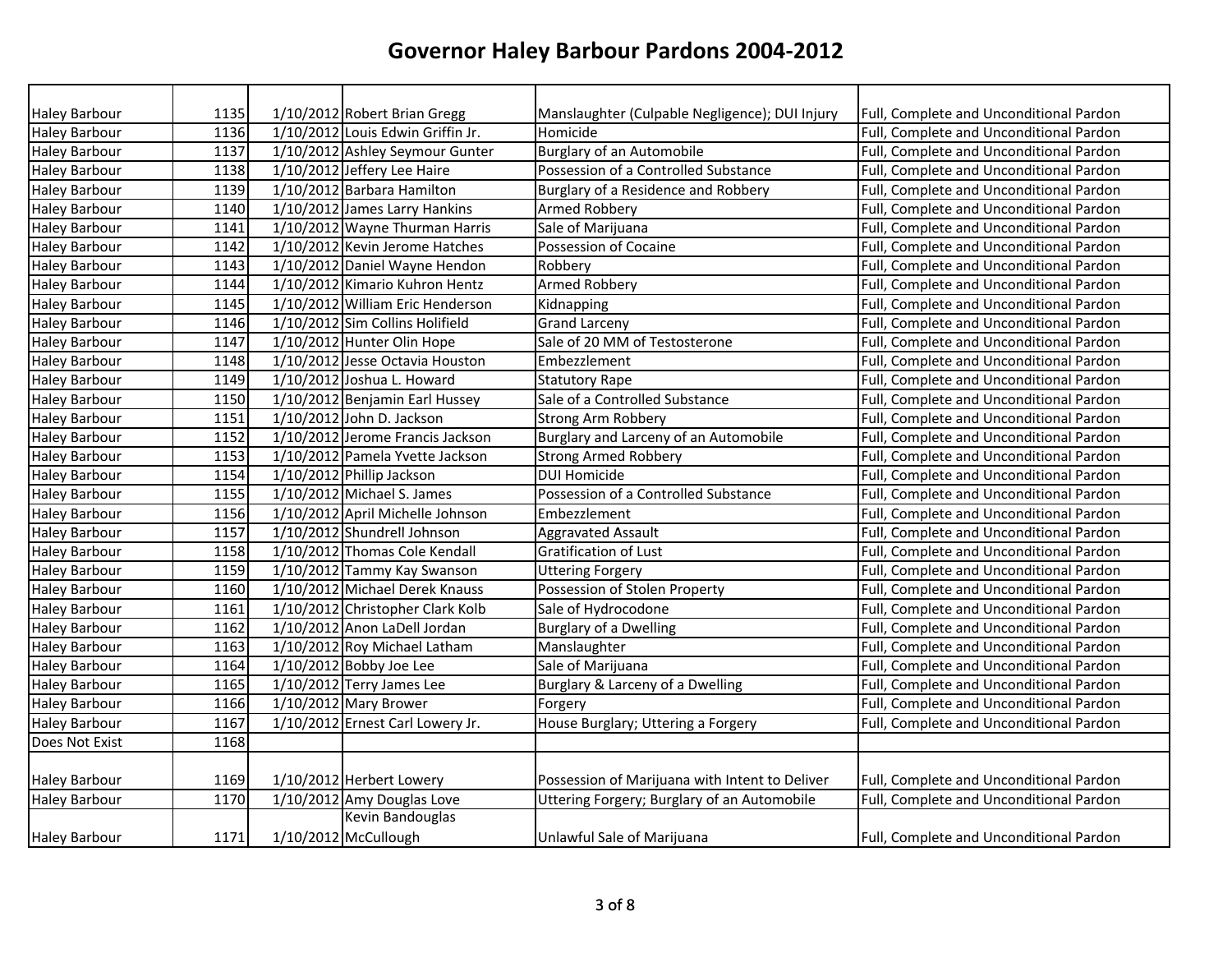|                      |      |                                     | Felony Crime of Possession of Precursor Chemicals |                                         |
|----------------------|------|-------------------------------------|---------------------------------------------------|-----------------------------------------|
| <b>Haley Barbour</b> | 1172 | 1/10/2012 John Earl McCool          | with Intent to Manufacture Methamphetamine        | Full, Complete and Unconditional Pardon |
| <b>Haley Barbour</b> | 1173 | 1/10/2012 Jimmy McNeese             | Possession of Precursor Chemicals                 | Full, Complete and Unconditional Pardon |
| <b>Haley Barbour</b> | 1174 | 1/10/2012 Martin Miller Jack        | Felony Bad Check                                  | Full, Complete and Unconditional Pardon |
| <b>Haley Barbour</b> | 1175 | 1/10/2012 Michael Arlen Matthew     | <b>Burglary</b>                                   | Full, Complete and Unconditional Pardon |
| <b>Haley Barbour</b> | 1176 | 1/10/2012 Clinton Jason Moffitt     | <b>Conspiracy to Commit Voter Fraud</b>           | Full, Complete and Unconditional Pardon |
| <b>Haley Barbour</b> | 1177 | 1/10/2012 John Becket Monaghan      | Sale of Controlled Substance                      | Full, Complete and Unconditional Pardon |
|                      |      |                                     | Possession of a Firearm by Convicted Felon; Grand |                                         |
| <b>Haley Barbour</b> | 1178 | 1/10/2012 Charles Wesley Newby      | Larceny; Aggravated Assault                       | Full, Complete and Unconditional Pardon |
|                      |      |                                     | Possession of Crystal Meth with Intent Within     |                                         |
|                      |      |                                     | 1500 Feet of a Church; Manufacture of Crystal     |                                         |
| <b>Haley Barbour</b> | 1179 | 1/10/2012 David Willard Newcomb     | Meth Within 1500 Feet of a Church                 | Full, Complete and Unconditional Pardon |
| <b>Haley Barbour</b> | 1180 | 1/10/2012 Justin Wade Nunnery       | Possession of Methamphetamine                     | Full, Complete and Unconditional Pardon |
|                      |      |                                     | Possession of a Controlled Substance with Intent  |                                         |
| <b>Haley Barbour</b> | 1181 | 1/10/2012 Perry Tyson Owen          | to Sell, Transfer or Distribute                   | Full, Complete and Unconditional Pardon |
| <b>Haley Barbour</b> | 1182 | 1/10/2012 Danny Lamar Peacock       | <b>Burglary of an Automobile</b>                  | Full, Complete and Unconditional Pardon |
| <b>Haley Barbour</b> | 1183 | 1/10/2012 Shirley Peters            | Sale of a Controlled Substance                    | Full, Complete and Unconditional Pardon |
| <b>Haley Barbour</b> | 1184 | 1/10/2012 Zachary Kane Polk         | Sale of a Controlled Substance                    | Full, Complete and Unconditional Pardon |
| <b>Haley Barbour</b> | 1185 | 1/10/2012 Corey Powell              | <b>Burglary of a Business</b>                     | Full, Complete and Unconditional Pardon |
| <b>Haley Barbour</b> | 1186 | 1/10/2012 Richard Earl Price        | <b>Aggravated Assault</b>                         | Full, Complete and Unconditional Pardon |
| <b>Haley Barbour</b> | 1187 | 1/10/2012 Constance Renee Pruitt    | <b>Aggravated Assault</b>                         | Full, Complete and Unconditional Pardon |
| <b>Haley Barbour</b> | 1188 | 1/10/2012 Lisa Ralston Brogdon      | <b>Conspiracy and Burglary of Dwelling</b>        | Full, Complete and Unconditional Pardon |
| <b>Haley Barbour</b> | 1189 | 1/10/2012 Kenneth Bernard Ratliff   | Sale of Cocaine                                   | Full, Complete and Unconditional Pardon |
|                      |      |                                     | Manufacturing Methamphetamine & Possession        |                                         |
| <b>Haley Barbour</b> | 1190 | 1/10/2012 Shelly Ann Ray (Self)     | of Methamphetamine                                | Full, Complete and Unconditional Pardon |
| <b>Haley Barbour</b> | 1191 | 1/10/2012 Norman Lee Redo           | Possession of Controlled Substance                | Full, Complete and Unconditional Pardon |
| <b>Haley Barbour</b> | 1192 | 1/10/2012 Samuel Wade Reid          | <b>Burglary of a Dwelling</b>                     | Full, Complete and Unconditional Pardon |
| <b>Haley Barbour</b> | 1193 | 1/10/2012 Katherine Robertson       | <b>Aggravated Assault</b>                         | Full, Complete and Unconditional Pardon |
|                      |      |                                     | Conspiracy to Commit a False Pretense; False      |                                         |
| <b>Haley Barbour</b> | 1194 | 1/10/2012 Roslyn Murray Robertson   | Pretense                                          | Full, Complete and Unconditional Pardon |
| <b>Haley Barbour</b> | 1195 | 1/10/2012 Everett Franklin Rodgers  | Murder and Aggravated Assault                     | Full, Complete and Unconditional Pardon |
|                      |      |                                     |                                                   |                                         |
| <b>Haley Barbour</b> | 1196 | 1/10/2012 John Montrell Rose        | Possession of Marijuana with Intent to Distribute | Full, Complete and Unconditional Pardon |
| <b>Haley Barbour</b> | 1197 | 1/10/2012 Barry James Sanderson Jr. | Kidnapping                                        | Full, Complete and Unconditional Pardon |
| <b>Haley Barbour</b> | 1198 | 1/10/2012 Demetries Andre Sanford   | <b>Armed Robbery</b>                              | Full, Complete and Unconditional Pardon |
|                      |      |                                     | Embezzlement; Shoplifting; Conspiracy to Commit   |                                         |
| <b>Haley Barbour</b> | 1199 | 1/10/2012 Dawn Renee Schaefer       | Crime of Felony Shoplifting                       | Full, Complete and Unconditional Pardon |
| <b>Haley Barbour</b> | 1200 | 1/10/2012 Jason Todd Shivers        | Sale of LSD                                       | Full, Complete and Unconditional Pardon |
| <b>Haley Barbour</b> | 1201 | 1/10/2012 Perry Lee Sims            | <b>Grand Larceny</b>                              | Full, Complete and Unconditional Pardon |
| <b>Haley Barbour</b> | 1202 | 1/10/2012 Justin O'Keefe Smith      | <b>DUI Death</b>                                  | Full, Complete and Unconditional Pardon |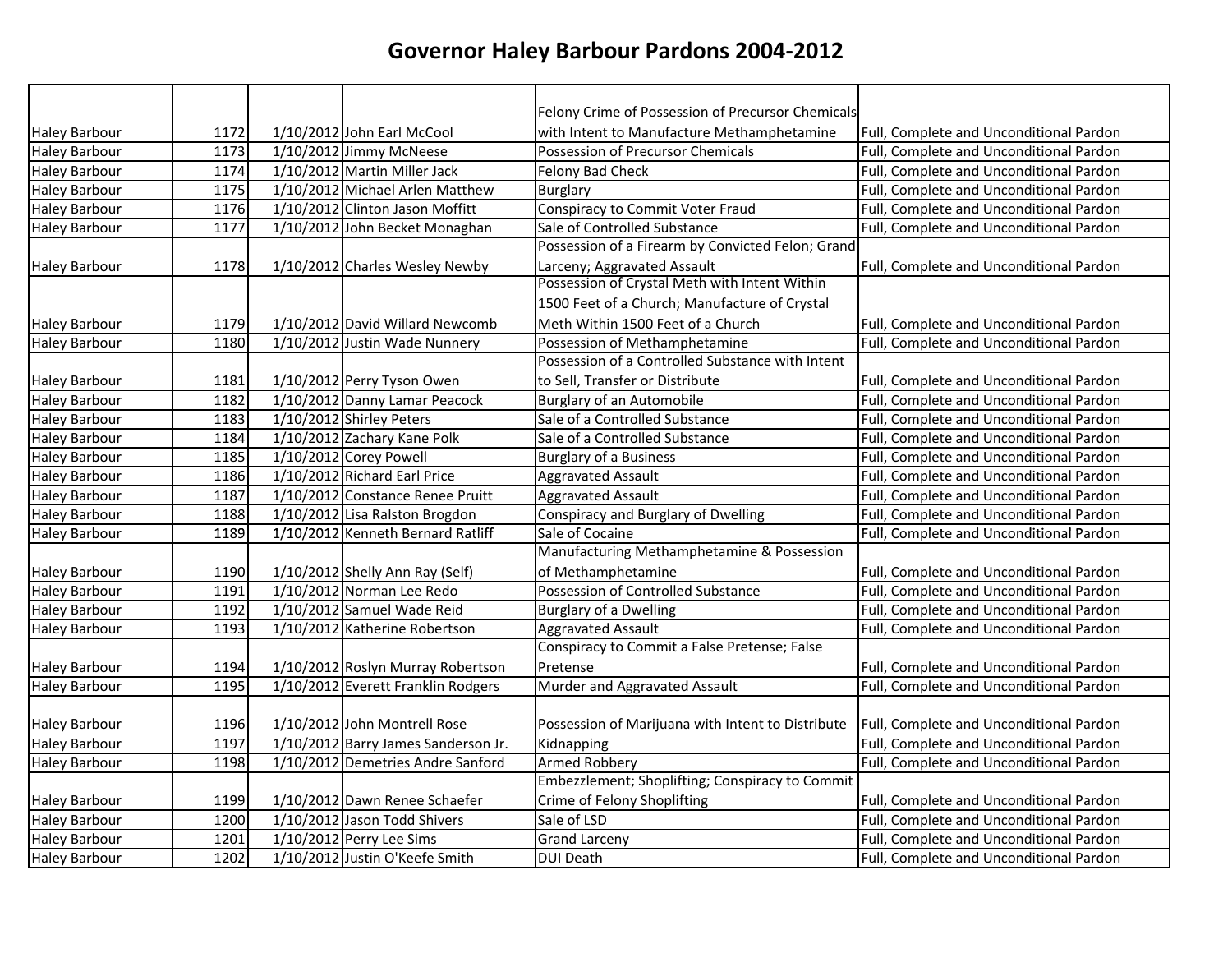| <b>Haley Barbour</b> | 1203 | 1/10/2012 Linda Gale Smith           | Forgery                                            | Full, Complete and Unconditional Pardon |
|----------------------|------|--------------------------------------|----------------------------------------------------|-----------------------------------------|
| <b>Haley Barbour</b> | 1204 | 1/10/2012 Leslie Carlton Smith       | Robbery with a Deadly Weapon                       | Full, Complete and Unconditional Pardon |
|                      |      |                                      |                                                    |                                         |
| <b>Haley Barbour</b> | 1205 | 1/10/2012 Patricia Diane Southerland | Embezzlement                                       | Full, Complete and Unconditional Pardon |
| <b>Haley Barbour</b> | 1206 | $1/10/2012$ Billy Ray Sims           | Possession of Marijuana                            | Full, Complete and Unconditional Pardon |
| <b>Haley Barbour</b> | 1207 | 1/10/2012 Scott McLean Smith         | Sale of Amphetamine                                | Full, Complete and Unconditional Pardon |
| <b>Haley Barbour</b> | 1208 | 1/10/2012 Shirley Ann Smith          | Embezzlement                                       | Full, Complete and Unconditional Pardon |
| <b>Haley Barbour</b> | 1209 | 1/10/2012 Robert Edward Stanfield    | Sale of a Controlled Substance                     | Full, Complete and Unconditional Pardon |
| <b>Haley Barbour</b> | 1210 | 1/10/2012 Robert D. Stakley          | <b>Uttering Forgery</b>                            | Full, Complete and Unconditional Pardon |
| <b>Haley Barbour</b> | 1211 | 1/10/2012 Tyrone Steele              | Sale of Marijuana                                  | Full, Complete and Unconditional Pardon |
| <b>Haley Barbour</b> | 1212 | 1/10/2012 Clemmie Rogers Stewart Jr. | Embezzlement                                       | Full, Complete and Unconditional Pardon |
| <b>Haley Barbour</b> | 1213 | 1/10/2012 Thomas Stewart             | <b>Receiving Stolen Property</b>                   | Full, Complete and Unconditional Pardon |
|                      |      |                                      | Burglary and Larceny of an Automobile; Burglary    |                                         |
| <b>Haley Barbour</b> | 1214 | 1/10/2012 Neil Fowler Strickland     | and Larceny                                        | Full, Complete and Unconditional Pardon |
| <b>Haley Barbour</b> | 1215 | 1/10/2012 Wesley Dwayne Spears       | Burglary of a Storehouse                           | Full, Complete and Unconditional Pardon |
| <b>Haley Barbour</b> | 1216 | 1/10/2012 Robin Creel Speath         | Burglary of an Inhabited Dwelling                  | Full, Complete and Unconditional Pardon |
| <b>Haley Barbour</b> | 1217 | $1/10/2012$ Emma Stuckey             | Manslaughter                                       | Full, Complete and Unconditional Pardon |
| <b>Haley Barbour</b> | 1218 | 1/10/2012 Paul James Sullivan        | Assault on a Law Enforcement Officer               | Full, Complete and Unconditional Pardon |
| <b>Haley Barbour</b> | 1219 | 1/10/2012 Kevin Bradley Tabereaux    | Sale of Cocaine; DUI Homicide                      | <b>Suspension of Sentence</b>           |
| <b>Haley Barbour</b> | 1220 | 1/10/2012 Mitchell Travis Tanksley   | Larceny of Cattle                                  | Full, Complete and Unconditional Pardon |
|                      |      |                                      |                                                    |                                         |
|                      |      |                                      | Possession of Marijuana with Intent; Possession of |                                         |
| <b>Haley Barbour</b> | 1221 | 1/10/2012 Kirby Glenn Tate           | Oxycodone; Delivery of Marijuana                   | Full, Complete and Unconditional Pardon |
| <b>Haley Barbour</b> | 1222 | 1/10/2012 Jimmy Lee Thomas           | <b>Burglary of a Business</b>                      | Full, Complete and Unconditional Pardon |
| <b>Haley Barbour</b> | 1223 | 1/10/2012 Samuel Tisdale Jr.         | Manslaughter                                       | Full, Complete and Unconditional Pardon |
| <b>Haley Barbour</b> | 1224 | 1/10/2012 Steven A. Thompson         | <b>Bribery and or Attempted Bribery</b>            | Full, Complete and Unconditional Pardon |
| <b>Haley Barbour</b> | 1225 | 1/10/2012 Alice Triplett             | Embezzlement                                       | Full, Complete and Unconditional Pardon |
| <b>Haley Barbour</b> | 1226 | 1/10/2012 Clarence Crawford Tyer Jr. | Possession of Stolen Property                      | Full, Complete and Unconditional Pardon |
|                      |      |                                      |                                                    |                                         |
| <b>Haley Barbour</b> | 1227 | 1/10/2012 Leton Cellious Upchurch    | Attempted Enticement of a Child for Prostitution   | Full, Complete and Unconditional Pardon |
|                      |      |                                      | Burglary of a Dwelling House; Felony Possession    |                                         |
| <b>Haley Barbour</b> | 1228 | 1/10/2012 Marion Lee Upchurch Jr.    | of a Firearm                                       | Full, Complete and Unconditional Pardon |
| <b>Haley Barbour</b> | 1229 | 1/10/2012 Joel Warren Vann           | <b>DUI Death</b>                                   | Full, Complete and Unconditional Pardon |
| <b>Haley Barbour</b> | 1230 | 1/10/2012 Chelley Lee Wade           | Manslaughter (2 counts)                            | Full, Complete and Unconditional Pardon |
| <b>Haley Barbour</b> | 1231 | 1/10/2012 Burton Hill Walden         | <b>DUI Death</b>                                   | Full, Complete and Unconditional Pardon |
| <b>Haley Barbour</b> | 1232 | 1/10/2012 Bobby Gene Wallace         | <b>Aggravated Assault</b>                          | Full, Complete and Unconditional Pardon |
| <b>Haley Barbour</b> | 1233 | 1/10/2012 Donna Meshea Walters       | <b>DUI Third Offense</b>                           | Full, Complete and Unconditional Pardon |
| <b>Haley Barbour</b> | 1234 | 1/10/2012 Anthony Maxwell West       | Embezzlement                                       | Full, Complete and Unconditional Pardon |
|                      |      |                                      | Conspiracy to Commit Armed Robbery; Accessory      |                                         |
| <b>Haley Barbour</b> | 1235 | 1/10/2012 Narquita Watson            | After Fact to Capital Murder                       | Full, Complete and Unconditional Pardon |
| <b>Haley Barbour</b> | 1236 | 1/10/2012 Aaron D. Williams          | <b>Aggravated Assault</b>                          | Full, Complete and Unconditional Pardon |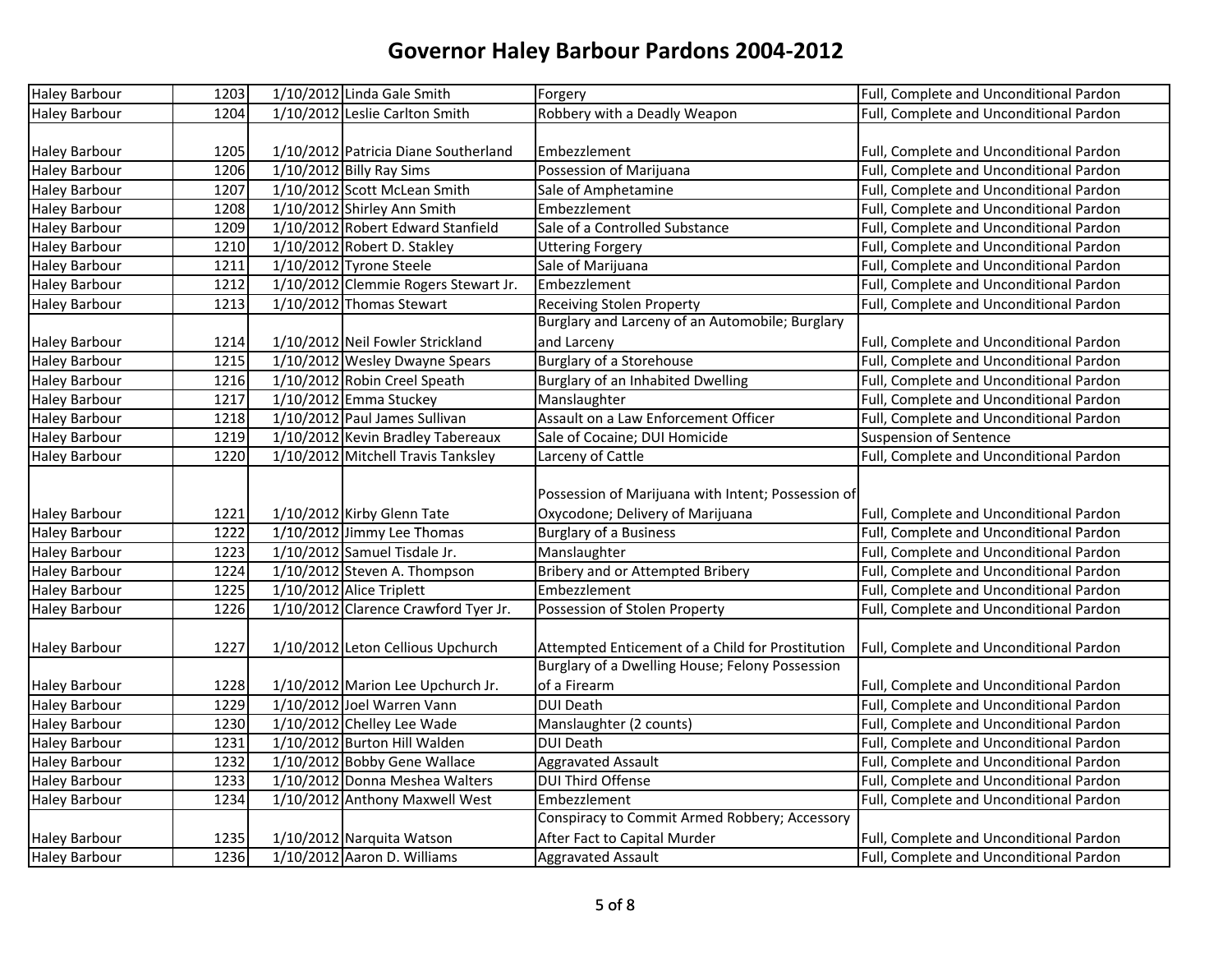|                      |              |                      |                                                              | Sale of Controlled Substance; Possession of                             |                                                                                                                                                       |
|----------------------|--------------|----------------------|--------------------------------------------------------------|-------------------------------------------------------------------------|-------------------------------------------------------------------------------------------------------------------------------------------------------|
| <b>Haley Barbour</b> | 1237         |                      | 1/10/2012 Corey Dean Williams                                | Hydromorphone                                                           | Full, Complete and Unconditional Pardon                                                                                                               |
| <b>Haley Barbour</b> | 1238         |                      | 1/10/2012 Carol Denise Williams                              | Forged False or Fraudulent Prescription                                 | Full, Complete and Unconditional Pardon                                                                                                               |
| <b>Haley Barbour</b> | 1239         |                      | 1/10/2012 Shirley Ann Winston                                | Forgery                                                                 | Full, Complete and Unconditional Pardon                                                                                                               |
| <b>Haley Barbour</b> | 1240         |                      | 1/10/2012 Ralph Edward Worthy                                | Sale of Marijuana                                                       | Full, Complete and Unconditional Pardon                                                                                                               |
|                      |              |                      |                                                              | Unlawful Possession of Precursor Chemicals;                             |                                                                                                                                                       |
| <b>Haley Barbour</b> | 1241         |                      | 1/10/2012 Charles Edward Yates Jr.                           | Possession of Methamphetamine                                           | Full, Complete and Unconditional Pardon                                                                                                               |
| Haley Barbour        | 1242         |                      | 1/10/2012 Charles Jerome Young                               | <b>Receiving Stolen Property</b>                                        | Full, Complete and Unconditional Pardon                                                                                                               |
| <b>Haley Barbour</b> | 1243         |                      | 1/10/2012 Betty Jean Linston                                 | Sale of Marijuana                                                       | Full, Complete and Unconditional Pardon                                                                                                               |
|                      |              |                      |                                                              |                                                                         |                                                                                                                                                       |
| <b>Haley Barbour</b> | 1244<br>1245 |                      | 1/10/2012 Hardy McCormick Jr.<br>1/10/2012 James Lewis Black | Sale of Marijuana and Receiving Stolen Property<br><b>Armed Robbery</b> | Full, Complete and Unconditional Pardon<br>Full, Complete and Unconditional Pardon                                                                    |
| <b>Haley Barbour</b> |              |                      |                                                              |                                                                         |                                                                                                                                                       |
| <b>Haley Barbour</b> | 1246         |                      | 1/10/2012 Edith Watts                                        | Delivery of a Controlled Substance                                      | Medical/Conditional Suspension of Sentence                                                                                                            |
| <b>Haley Barbour</b> | 1247         |                      | 1/10/2012 Curtis Thomas                                      | <b>Statutory Rape</b>                                                   | Medical/Conditional Suspension of Sentence                                                                                                            |
| <b>Haley Barbour</b> | 1248         |                      | 1/10/2012 Danny Joe Stapleton                                | Possession of Controlled Substance with Intent                          | Medical/Conditional Suspension of Sentence                                                                                                            |
|                      |              |                      |                                                              |                                                                         |                                                                                                                                                       |
| <b>Haley Barbour</b> | 1249         |                      | 1/10/2012 Johnny Lee Nettles                                 | <b>Aggravated Assault</b>                                               | Medical/Conditional Suspension of Sentence                                                                                                            |
| <b>Haley Barbour</b> | 1250         |                      | 1/10/2012 Annie Pearl Rash                                   | <b>Uttering Forgery</b>                                                 | Medical/Conditional Suspension of Sentence                                                                                                            |
| <b>Haley Barbour</b> | 1251         | 1/10/2012 John Davis |                                                              | Robbery                                                                 | Medical/Conditional Suspension of Sentence                                                                                                            |
| Does Not Exist       | 1252         |                      |                                                              |                                                                         |                                                                                                                                                       |
| Does Not Exist       | 1253         |                      |                                                              |                                                                         |                                                                                                                                                       |
| <b>Haley Barbour</b> | 1254         |                      | 1/10/2012 Travis Orlando Hill                                | Possession of Marijuana with Intent to Distribute                       | Medical Suspension of Sentence; Under<br>Supervision of MDOC Intensive Supervision<br>Program (House Arrest)<br>Medical Suspension of Sentence; Under |
| <b>Haley Barbour</b> | 1255         |                      | 1/10/2012 Tawanda Jackson                                    | Manslaughter, Armed Robbery and Kidnapping                              | Supervision of MDOC Intensive Supervision<br>Program (House Arrest)                                                                                   |
| <b>Haley Barbour</b> | 1256         |                      | 1/10/2012 Rheon McShepard                                    | Homicide or Murder                                                      | Medical/Conditional Suspension of Sentence                                                                                                            |
| <b>Haley Barbour</b> | 1257         |                      | 1/10/2012 Melissa Ann Cooper                                 | Sale of Controlled Substance                                            | Medical/Conditional Suspension of Sentence                                                                                                            |
| <b>Haley Barbour</b> | 1258         | 1/10/2012 Jesse Buie |                                                              | Felony DUI                                                              | Medical/Conditional Suspension of Sentence                                                                                                            |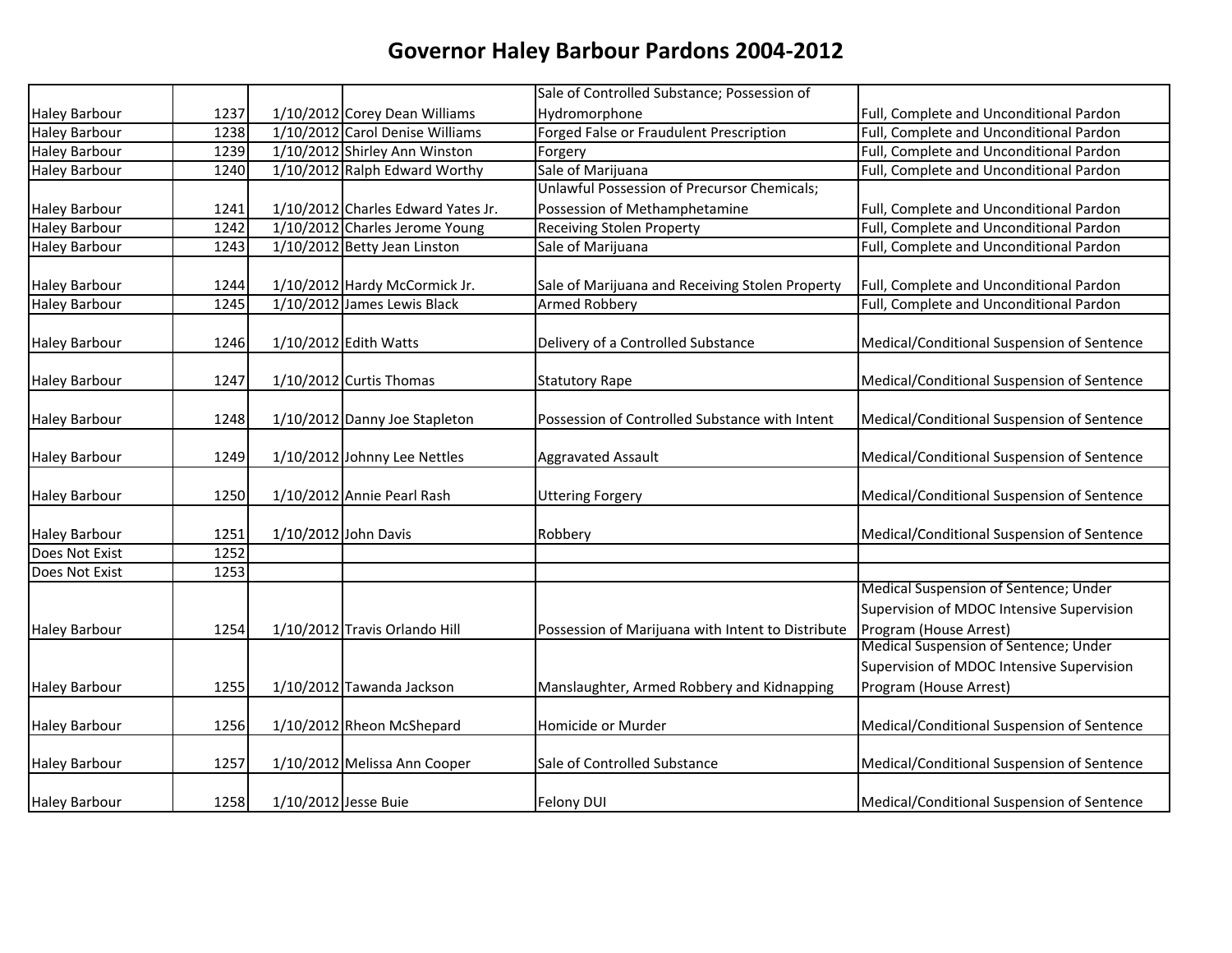|                      |      |                      |                                   |                                                 | Medical Suspension of Sentence; Under         |
|----------------------|------|----------------------|-----------------------------------|-------------------------------------------------|-----------------------------------------------|
|                      |      |                      |                                   |                                                 | Supervision of MDOC Intensive Supervision     |
| <b>Haley Barbour</b> | 1259 |                      | 1/10/2012 Nichelle Elaine Brandon | <b>Aggravated Assault</b>                       | Program (House Arrest)                        |
| Does Not Exist       | 1260 |                      |                                   |                                                 |                                               |
| <b>Haley Barbour</b> | 1261 |                      | 1/10/2012 Daniel Mac Dobbins      | Possession of Marijuana                         | Full, Complete and Unconditional Pardon       |
|                      |      |                      |                                   |                                                 | Conditional Clemency on Condition That She    |
|                      |      |                      |                                   |                                                 | Serves 3 Years in MDOC Intensive Supervision  |
|                      |      |                      |                                   |                                                 | Program (House Arrest) and Additional 2 Years |
|                      |      |                      |                                   |                                                 | Under Supervision of MDOC Community           |
| <b>Haley Barbour</b> | 1262 | 1/10/2012 Karen Irby |                                   | Manslaughter (2 Counts)                         | <b>Corrections Division</b>                   |
|                      |      |                      | Judy Lynn Eichelberger            |                                                 |                                               |
| <b>Haley Barbour</b> | 1263 | 1/10/2012 Hawkins    |                                   | <b>Conspiracy to Commit Forgery</b>             | Full, Complete and Unconditional Pardon       |
| <b>Haley Barbour</b> | 1264 |                      | 1/10/2012 Ellis Ray Mooneyham     | <b>Burglary of a Dwelling</b>                   | Full, Complete and Unconditional Pardon       |
| <b>Haley Barbour</b> | 1265 |                      | 1/10/2012 Leon Turner             | Murder                                          | Full, Complete and Unconditional Pardon       |
|                      |      |                      |                                   |                                                 |                                               |
| <b>Haley Barbour</b> | 1266 |                      | 1/10/2012 Derrick Lynn Guiton     | Homicide/Murder; Simple Assault                 | Medical/Conditional Suspension of Sentence    |
| <b>Haley Barbour</b> | 1267 |                      | 1/10/2012 Walter James McKee      | <b>Armed Robbery</b>                            | Full, Complete and Unconditional Pardon       |
| <b>Haley Barbour</b> | 1268 |                      | 1/10/2012 Eldridge Dean Bonds     | Forcible Sexual Battery                         | Full, Complete and Unconditional Pardon       |
| <b>Haley Barbour</b> | 1269 |                      | 1/10/2012 Thomas Levi Howell      | Sale of Embezzlement; Burglary                  | Full, Complete and Unconditional Pardon       |
| <b>Haley Barbour</b> | 1270 |                      | 1/10/2012 Harold L. Miller III    | Manslaughter                                    | Full, Complete and Unconditional Pardon       |
| <b>Haley Barbour</b> | 1271 |                      | 1/10/2012 Reggie Rogers           | Felony DUI                                      | Full, Complete and Unconditional Pardon       |
| <b>Haley Barbour</b> | 1272 |                      | 1/10/2012 John Mitchell           | Sale of Controlled Substance                    | Full, Complete and Unconditional Pardon       |
|                      |      |                      |                                   |                                                 |                                               |
|                      |      |                      |                                   | Conspiracy to Manufacture Methamphetamine;      |                                               |
| <b>Haley Barbour</b> | 1273 |                      | 1/10/2012 Emily Rebecca Hentz     | Attempt to Manufacture Methamphetamine          | Full, Complete and Unconditional Pardon       |
|                      |      |                      |                                   | Murder; Concealed Weapon; Possession of a       |                                               |
| <b>Haley Barbour</b> | 1274 |                      | 1/10/2012 Aaron Brown             | <b>Controlled Substance</b>                     | Full, Complete and Unconditional Pardon       |
| <b>Haley Barbour</b> | 1275 |                      | 1/10/2012 Carol Pinkston          | <b>Burglary</b>                                 | Full, Complete and Unconditional Pardon       |
| <b>Haley Barbour</b> | 1276 |                      | 1/10/2012 Guy Blan Newcomb        | Sale of Cocaine                                 | Full, Complete and Unconditional Pardon       |
| <b>Haley Barbour</b> | 1277 |                      | 1/10/2012 Marion Thompson         | Armed Robbery                                   | Full, Complete and Unconditional Pardon       |
|                      |      |                      |                                   | Homicide; Aggravated Assault; Felony Possession |                                               |
| <b>Haley Barbour</b> | 1278 |                      | 1/10/2012 Larry Harper            | of a Weapon                                     | Full, Complete and Unconditional Pardon       |
| <b>Haley Barbour</b> | 1279 |                      | 1/10/2012 Kelly Bellapani         | Possession of a Controlled Substance            | Full, Complete and Unconditional Pardon       |
| <b>Haley Barbour</b> | 1280 |                      | 1/10/2012 Jennifer Wilder         | <b>Sexual Battery</b>                           | Full, Complete and Unconditional Pardon       |
|                      |      |                      |                                   | Accessory After the Fact to Murder; Armed       |                                               |
| <b>Haley Barbour</b> | 1281 |                      | 1/10/2012 Azikiwe Kambule         | Carjacking                                      | Full, Complete and Unconditional Pardon       |
| <b>Haley Barbour</b> | 1282 |                      | 1/10/2012 Douglas Hunter Heindman | Cyberstalking                                   | Full, Complete and Unconditional Pardon       |
| <b>Haley Barbour</b> | 1284 |                      | 1/10/2012 Larry Booker            | <b>Uttering Forgery</b>                         | Full, Complete and Unconditional Pardon       |
| <b>Haley Barbour</b> | 1285 |                      | 1/10/2012 Lindsay Kathryn Welch   | Manslaughter (Culpable Negligence)              | Full, Complete and Unconditional Pardon       |
| <b>Haley Barbour</b> | 1286 |                      | 1/10/2012 Steven Todd Thompson    | Domestic Violence                               | Full, Complete and Unconditional Pardon       |